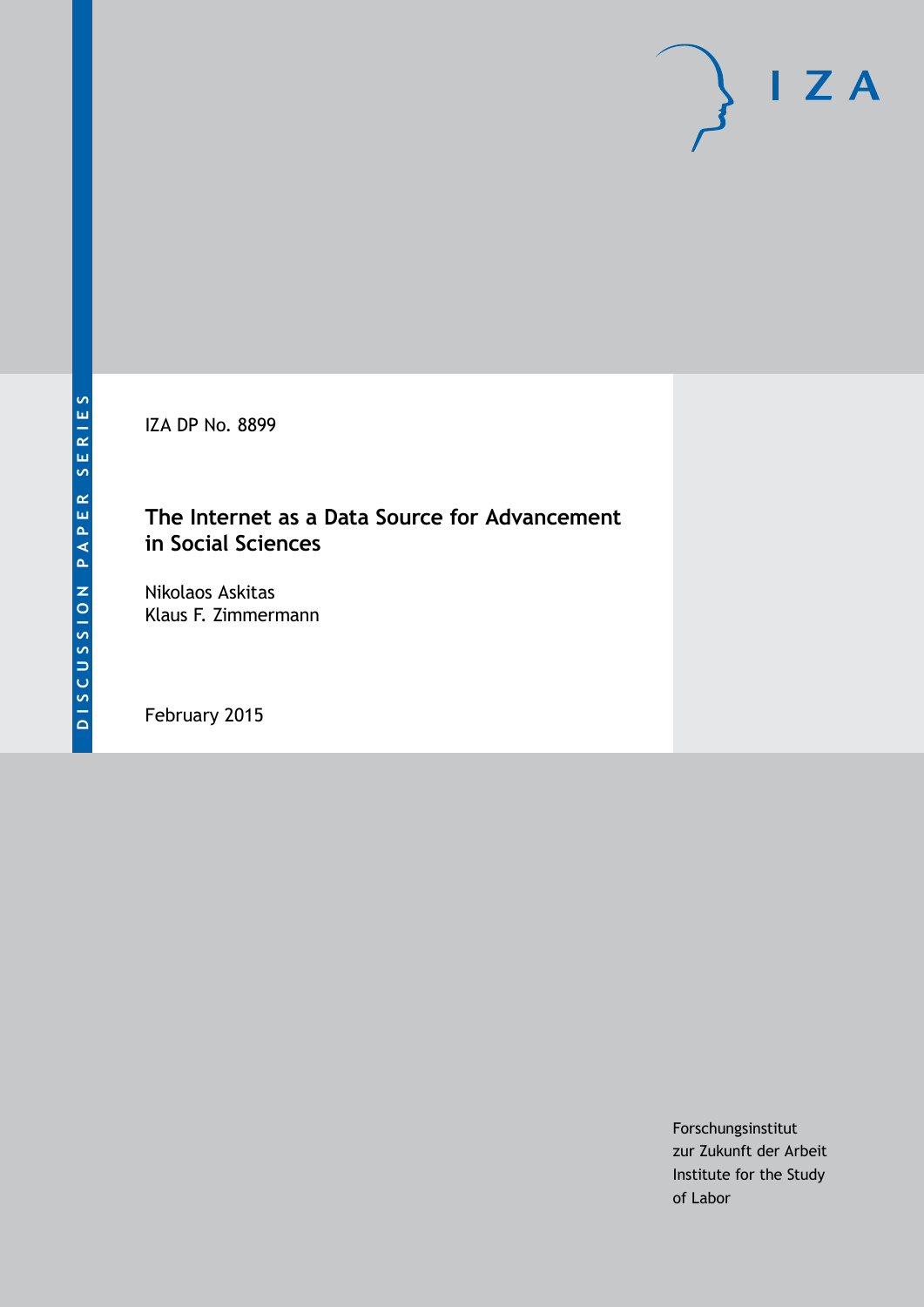# **The Internet as a Data Source for Advancement in Social Sciences**

**Nikolaos Askitas** *IZA*

**Klaus F. Zimmermann**

*IZA and Bonn University*

Discussion Paper No. 8899 February 2015

IZA

P.O. Box 7240 53072 Bonn **Germany** 

Phone: +49-228-3894-0 Fax: +49-228-3894-180 E-mail: [iza@iza.org](mailto:iza@iza.org)

Any opinions expressed here are those of the author(s) and not those of IZA. Research published in this series may include views on policy, but the institute itself takes no institutional policy positions. The IZA research network is committed to the IZA Guiding Principles of Research Integrity.

The Institute for the Study of Labor (IZA) in Bonn is a local and virtual international research center and a place of communication between science, politics and business. IZA is an independent nonprofit organization supported by Deutsche Post Foundation. The center is associated with the University of Bonn and offers a stimulating research environment through its international network, workshops and conferences, data service, project support, research visits and doctoral program. IZA engages in (i) original and internationally competitive research in all fields of labor economics, (ii) development of policy concepts, and (iii) dissemination of research results and concepts to the interested public.

<span id="page-1-0"></span>IZA Discussion Papers often represent preliminary work and are circulated to encourage discussion. Citation of such a paper should account for its provisional character. A revised version may be available directly from the author.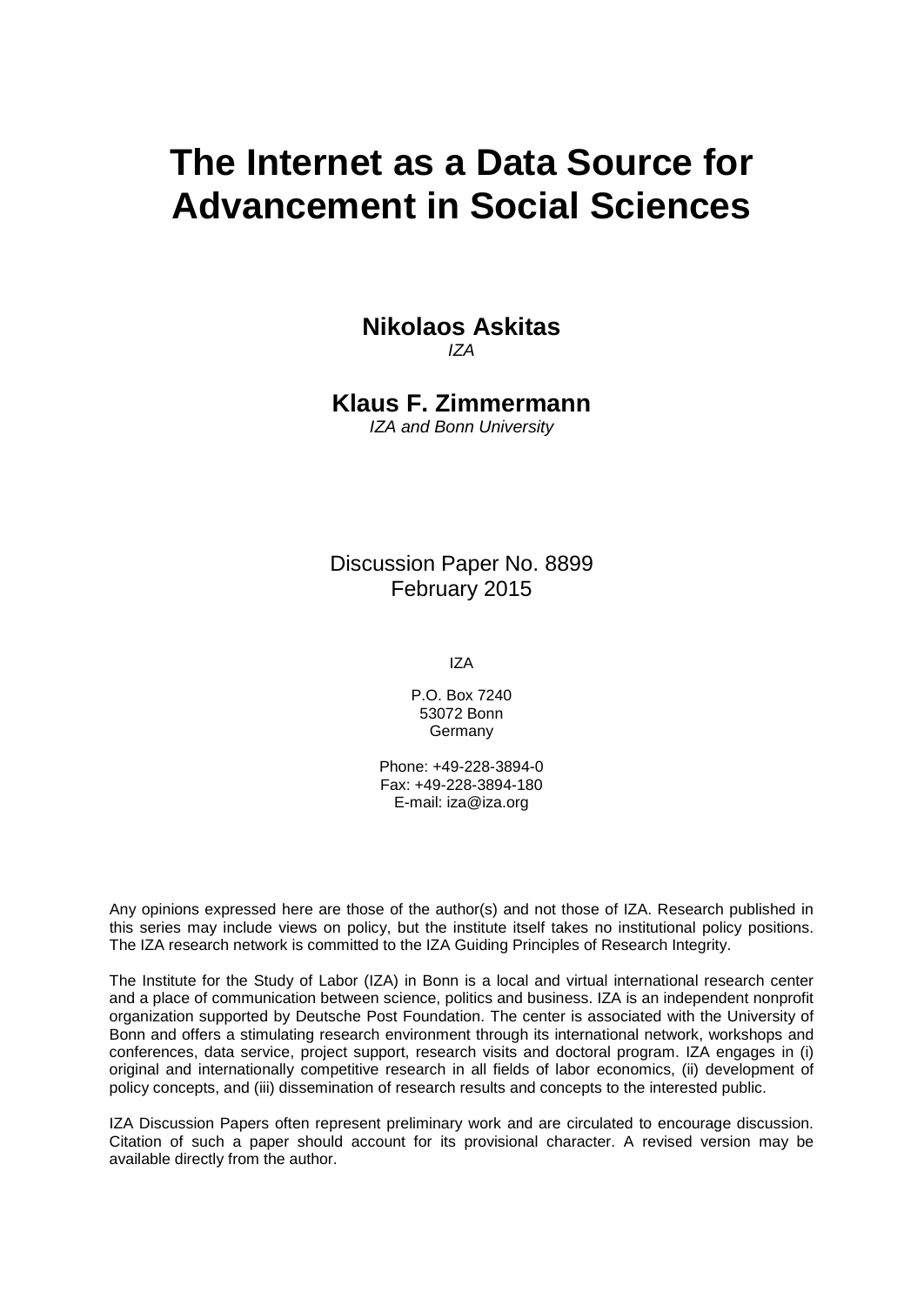IZA Discussion Paper No. 8899 February 2015

# **ABSTRACT**

# **The Internet as a Data Source for Advancement in Social Sciences[\\*](#page-1-0)**

This paper advocates the use of Internet data for social sciences with a special focus on human resources issues. It discusses the potentials and challenges of Internet data for social sciences and presents a selection of the relevant literature to establish the wide spectrum of topics, which can be reached. Such data represent a large and increasing part of everyday life, which cannot be measured otherwise. They are timely, perhaps even daily following the factual process, they typically involve large numbers of observations, and they allow for flexible conceptual forms and experimental settings. Internet data can successfully be applied to a very wide range of human resource issues including forecasting (e.g. of unemployment, consumption goods, tourism, festival winners and the like), nowcasting (obtaining relevant information much earlier than through traditional data collection techniques), detecting health issues and well-being (e.g. flu, malaise and ill-being during economic crises), documenting the matching process in various parts of individual life (e.g. jobs, partnership, shopping), and measuring complex processes where traditional data have known deficits (e.g. international migration, collective bargaining agreements in developing countries). Major problems in data analysis are still unsolved and more research on data reliability is needed. Current research is highly original but also exploratory and premature. Our article reviews the current attempts in the literature to incorporate Internet data into the mainstream of scholarly empirical research and guides the reader through this Special Issue. We provide some insights and a brief overview of the current state of research.

JEL Classification: J00, C80, C81, C83

Keywords: World Wide Web, web data, internet data, forecasting, human resources and the internet

Corresponding author:

Klaus F. Zimmermann IZA P.O. Box 7240 53072 Bonn Germany E-mail: [Zimmermann@iza.org](mailto:Zimmermann@iza.org)

\* This paper is the Editorial to a forthcoming special issue of the International Journal of Manpower on "Using internet activity data to analyze human resources issues". [\(http://www.emeraldinsight.com/journal/ijm\)](http://www.emeraldinsight.com/journal/ijm)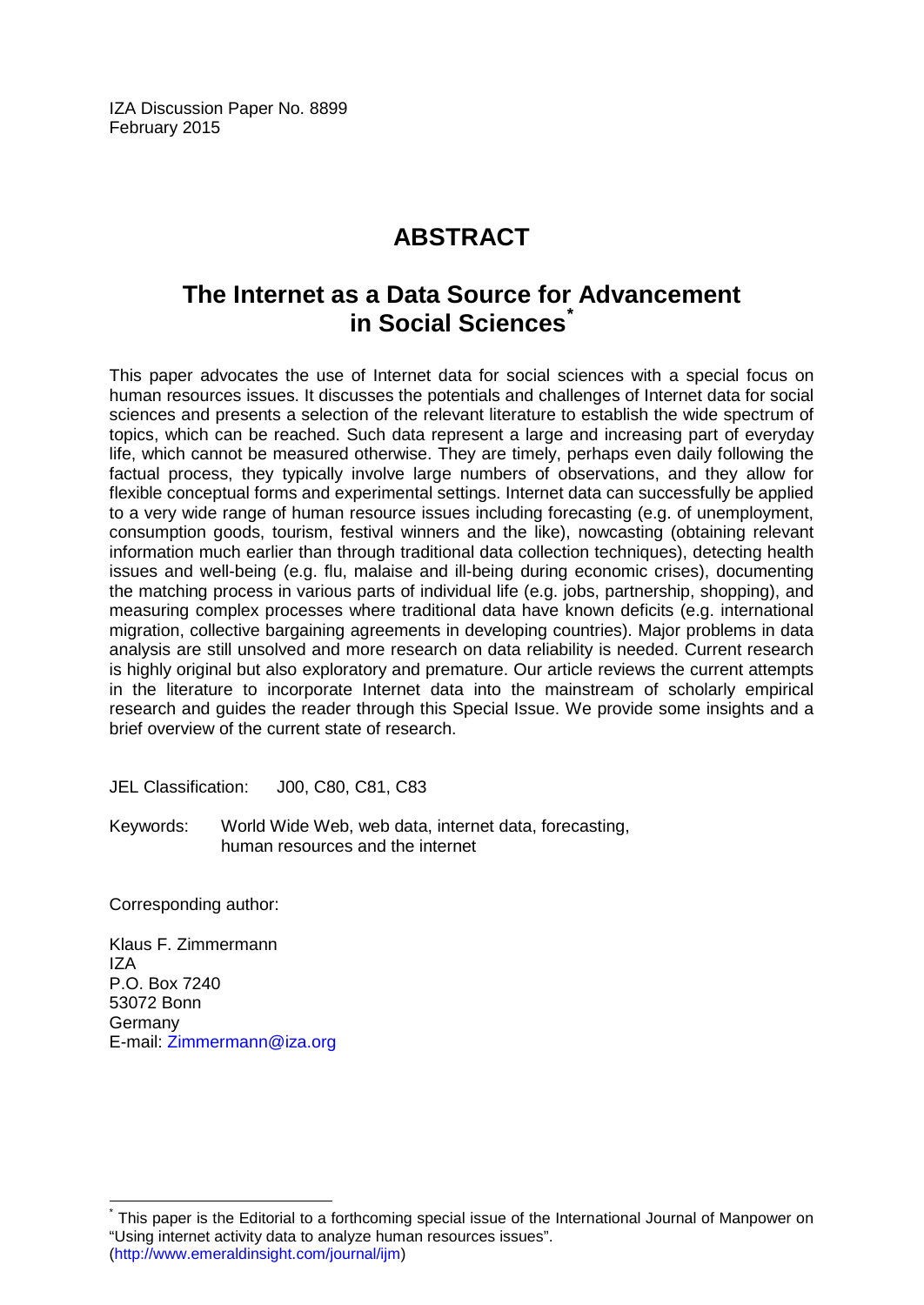#### **1. Introduction**

The digital revolution, a loose synonym of digital age or information age marks the use of digital information as opposed to analog or mechanical. Starting in the 1990s, it is impacting our world in a completely new and different way and will continue to be doing so in the foreseeable future. It places networked computing into an increasing number of objects that are neatly integrated into our daily lives thus creating a data driven society and a data driven economy.

This offers the perspective of a complete recording of all aspects of our life. Since demand and supply, all activities of companies and individuals, as well as the matching process are documented in the Internet, not only the complete market economy but also all social aspects are reflected in a huge data cloud (big data). When it is accessible by social scientists, this provides a universe of research potentials. The past cannot only be not forgotten, it can be restudied again and again giving historical analysis a completely new perspective. This suggests a new survey design, since the Internet provides answers to questions before they are asked.

The real life of data analysts and social scientists is not yet so far, although we are getting there much faster than we think. We already see the rapid evolution of online markets for all kinds of goods and services, in particular jobs. And the social media generate huge amounts of information about individual preferences and behavior (Askitas, 2014). The social component will accelerate and become more important as technology becomes miniaturized and produces affordable life accessories that are tightly integrated into daily life.

The impact of the advances in digital technology and the economics of ICT (Information and Communication Technology) components is best understood in the increase of the size of the so-called 'second economy' (Arthur, 2011) in the macro sense and in the proliferation of social media in the micro sense. The size of the second economy in the US, which is defined to be the invisible maze of routers, switches, servers, cabling and so on, is expected to surpass that of the physical economy by 2025[1](#page-3-0). The second economy introduces a neural system underlying the physical world and is the core of the digital age.

The Internet is the most natural place where the second economy surfaces into reality and it is where social media take place, nowadays supported by products like Facebook, Twitter, Google+, LinkedIn or YouTube. The data that will result from the second economy, the Internet, social media and technology miniaturization will be indispensable for social sciences and will more than complement more traditional data sources such as official statistics.

<span id="page-3-1"></span><span id="page-3-0"></span><sup>&</sup>lt;sup>1</sup> A vivid impression of how extensive the second economy worldwide is may be obtained by taking a look at the maze of submarine cables wiring the planet at [http://www.submarinecablemap.com/.](http://www.submarinecablemap.com/)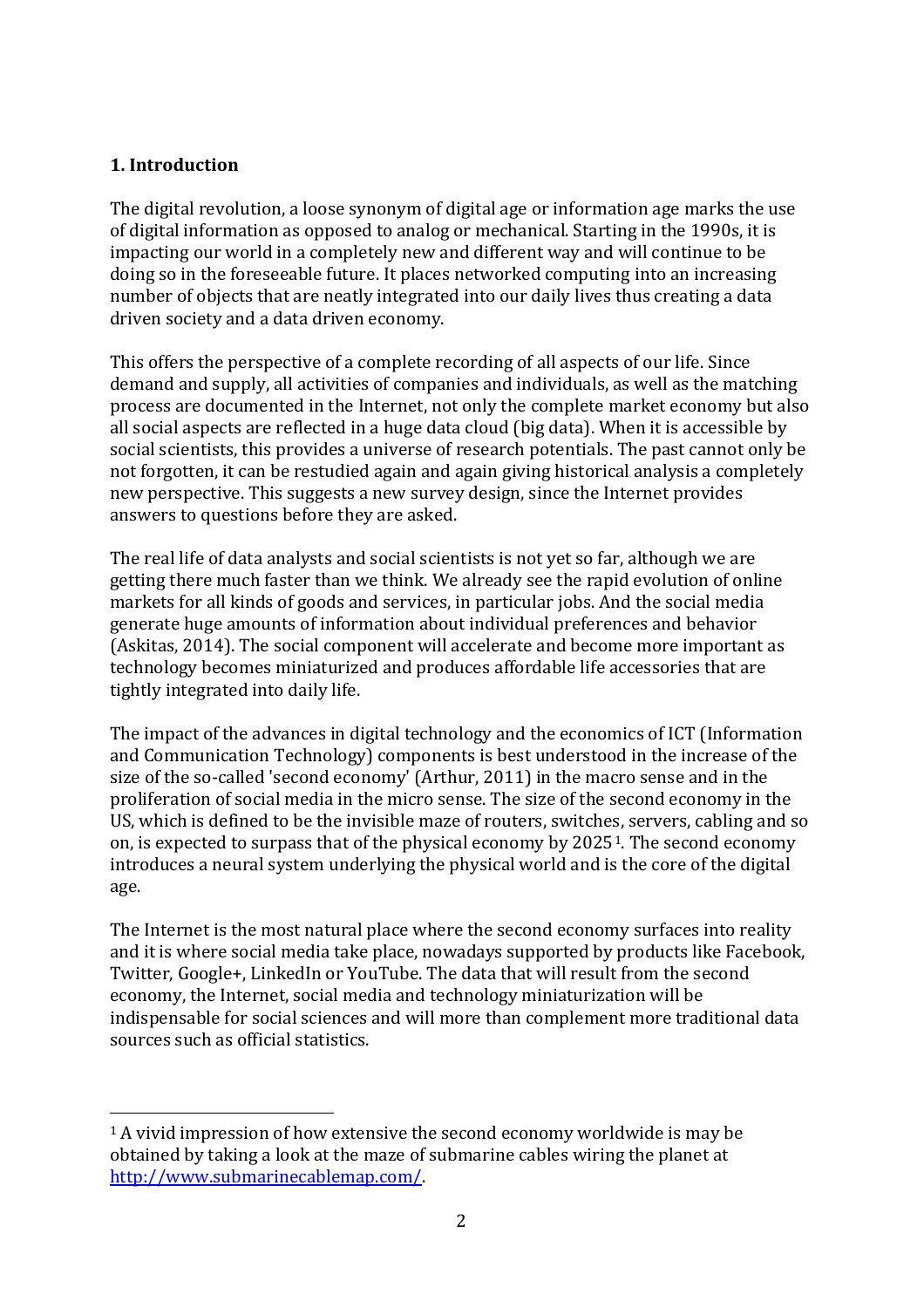In the paper, we first discuss the type of data that are available on the internet and researchers have started using in their analyses. We reveal the particular chances and challenges these data bring to deal with human resources questions. We then introduce key literature in the subfields related to manpower issues in the social sciences. Finally, we present an overview of the contributions of this special issue.

#### **2. Internet data: Chances and challenges**

In the 1980s, as the Internet was in its [i](#page-3-1)nfancy, social scientists first saw it as a medium over which one could "build and field"2 surveys with ease, in an unprecedented scale, price and speed. In the 1990s, the Internet started entering the homes and everyday lives of individuals, via email communication, 'surfing' and 'askjeeves' for specific questions, to name a few options. In the 2000s, as web technologies became more involved, via increasingly more effective techniques, and as individuals used the Internet more intensively, tons of data just started piling up. These data, at least in the beginning, existed without even people knowing it. The beauty of these data is that, unlike traditional survey data that are collected upon the consent of the individual and may suffer from several biases, they reveal the visceral and logical choices people make in the privacy of their home, and while they think they are under no observation. With the entry of Google in the industry all kinds of personal information "broke lose"; now these data could be, for example, information about the political preferences of people during an election year under recession, or about the xenophobia of natives after 9/11.

The distributed nature of the Internet allowed surveyors to close the geographic gap while the practically zero marginal costs of email- or web-based surveys made repeating surveys possible not only in an affordable manner but also in an unprecedented crosssectional size, frequency and scale. Naturally, the Internet as a survey platform brought with it both new potential and new methodological challenges. However, as the Internet becomes ubiquitous there are a priori and in principle no artificial limits in creating truly random and representative data samples. At the same time, as ICT advance sampling becomes less and less of an unavoidable fact. By connecting an ever-larger part of the population we progressively eliminate selection bias because the online population tends to become equal to the general population thus allowing us to have truly random and representative samples, at least when there is full access to the data. At the same time progress in ICT makes sampling unnecessary since we are able to deal with practically unlimited amounts of data.

A prime example of the Internet as a means for carrying o[u](#page-4-0)t large-scale surveys is the Wage Indicator Survey of the Wage Indicator Foundation,3 which provides wages on over 60 countries in over 20 languages, producing harmonized and hence comparable data on wages in a large cross section. It also suffers from the aforementioned issues of selection bias, which need more research in order to get a handle on them. Other data

 $2$  The story of this early development is nicely told in (Das et al., 2011).

<span id="page-4-0"></span><sup>3</sup> See for more information about the Wage Indicator Foundation:

<span id="page-4-1"></span><http://www.wageindicator.org/> . The data bank center of IZA, IDSC, hosts the Wage Indicator Survey and makes it publicly accessible.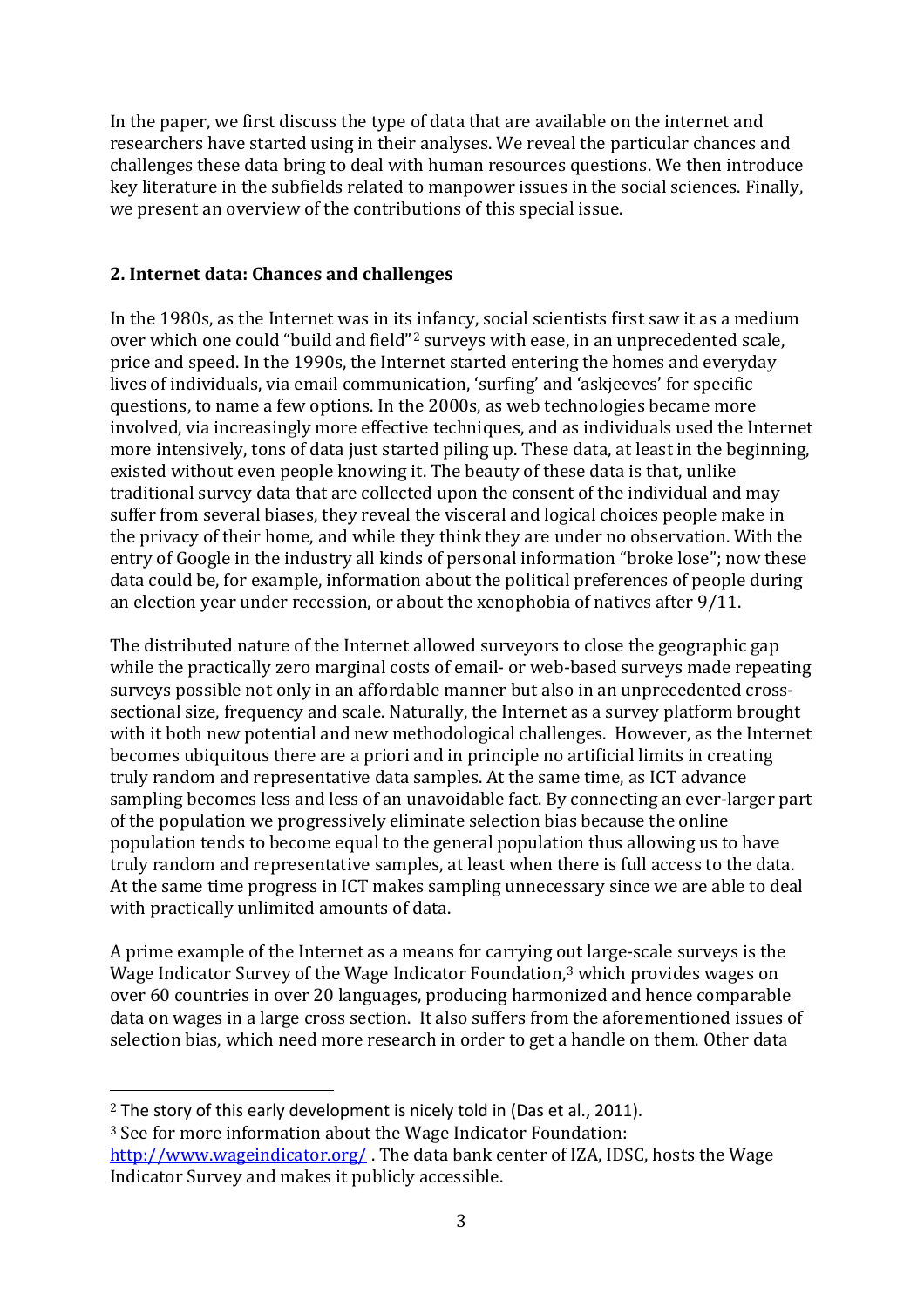sources used from the Internet include data from Google, Wikipedia, Facebook, Twitter, Google+ and LinkedIn, to mention a few.

As the contacting of surveys over the Internet matured and turned into an indispensable instrument the proliferation of the Internet brought about even more data which do not come from voluntary surveys. This type of data arises because more of what used to be "offline life" is being transferred online. One of the things that ICT and the Internet can do well is to reduce frictions in any kind of matching task in almost any type of market hence many businesses, which deal with searching and matching in various contexts and markets now take place online. Matching is fundamental to life in general and to economics in particular and a large portion of economics research is dedicated to understanding matching problems and finding optimal solutions.

Whet[h](#page-4-1)er it is about matching city passengers to taxis, long distance travellers to airplane seats, <sup>4</sup> individuals in the marriage market (Hitsch et al., 2010) or in the job market (Kuhn, 2014) the Internet has reduced search frictions and hence opened new business opportunities, where business like Online Dating Services or Job Board Services flourish. Naturally, this creates a new data source for understanding matching in the various contexts of economic behavior and to use it to investigate old questions.

In reality, the Internet has replaced many labor markets. If people are looking for a carpenter, a handyman, a medical doctor or a lawyer they go online and they type these keywords. "Free" services such as "zocdoc," "askJenny" or the "craigslist" immediately provide people with hundreds of options. Likewise, employers often use the Internet to screen and hire employees (maybe via the career network LinkedIn), while cutting down on hiring costs by using Skype. The power of the Internet revolution was particularly evident during the global financial and economic crisis of 2008-2011. Internet data show us that the unemployed searched the web extensively to find a job locally or globally.

The core search-and-match market in the Internet of course is the market of the Internet search engines themselves, which match the supply and demand for documents. They match the demand for information with the supply of documents that contain this information. Google Trends data are an interesting, if aggregate, form of data exactly because of that. Knowing how demand for certain types of information varies in time reveals information about the state of the agents seeking this information. This fact is at the core of Google's business model and Google Trends provide us with an aggregate impression of this demand. This is at the core of our own work with Google Trends data (Askitas and Zimmermann 2009, 2011 & 2015) and technology data in general (Askitas and Zimmermann, 2013).

Internet data are born digital so it is easy to store, manage and curate. They are timestamped and geo-tagged allowing in principle precise measurements in the longitudinal and cross-sectional dimensions at any preferred scale. While geo-location is today still largely based on the geo-location of IP addresses (precise only at the country level, but increasingly imprecise as we drill down to smaller geographic units) it will eventually

<span id="page-5-0"></span> <sup>4</sup> For example: a search for "taxi" in the Travel Category of the Apple App Store returns over 1200 apps, while a search for "cheap flights" returns 290 apps.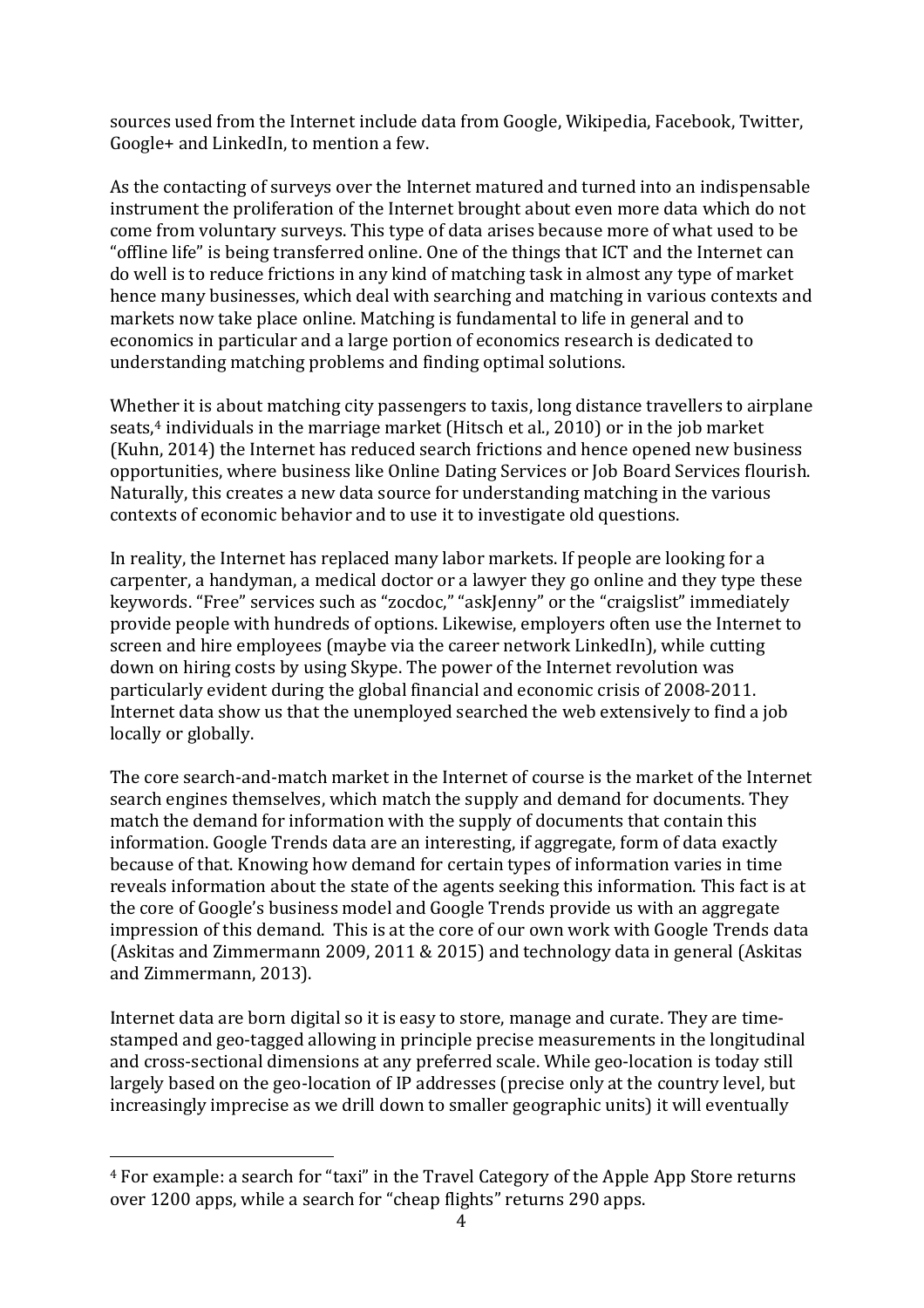become precise as we substitute IP based geo-location with true GPS (Global Positioning System) based geo location.

New data will come to exist out of the so-called Internet of Things. An increasing array of affordable embedded sensors will transmit precise geo-located measurements on time and will cover everything from individual vital signs to the emotional state and wellbeing of individuals as well as to any economic or other human activity. Obviously these developments will make the economy more data dependent and will hence open new research opportunities but also bring along new challenges. On the one hand new technologies and their recombination produce new data with new potential. On the other hand we continue to inherit some of the old issues as we go along.

Selection bias continues to be an issue due to the fact that adoption differs and will continue to do so with every technological wave both across countries and across individuals. Internet penetration in some countries is now over 90% so that for those countries coverage is eliminated as a potential cause of selection bias but others are still lagging behind. In 2013, the penetration rate has been 95.0% in Norway, 86.2% in Germany, 84.2% in the US, and 74.8% in Spain.[5](#page-5-0) However, even in countries in which everybody is online, not everybody uses a smart phone and not everybody uses social media so that any research with new data whose origin includes smart phone technology or social media may still suffer from selection bias. To be clear: Selection bias is not automatically ruled out by coverage, for instance when there is only access to the data of users who made a particular choice. Furthermore, low coverage may not rule out representativeness, this is the basis of traditional surveys, and one has to examine how representative Internet data are.

A natural concern by economists is how to adequately record and measure all these transactions that take place via the Internet. Some raised the issue that while the Internet dramatically increased the welfare of consumers who receive information and entertainment for free since 2000, this is not well reflected in the GDP numbers. Facebook for example, produces advertising supported media as does Google, YouTube, etc. While this is not a problem yet,<sup>[6](#page-6-0)</sup> it can be a challenge in the future as new technology, gadgets and services emerge through the Internet.

Two of the biggest challenges we face, as technology makes all this possible are data privacy issues and data custody and ownership issues. As a society we will need to remain vigilant in both protecting privacy as well as in reforming the normative, ethical and legal framework within which to discuss it. We need to strengthen the institutional structures to keep markets contestable to avoid a misuse of the monopoly of data by a handful of firms, which is vital for society. It is also problematic that the data are unavailable to the common good because they are locked up in proprietary data silos.

<span id="page-6-1"></span><span id="page-6-0"></span><sup>&</sup>lt;sup>5</sup> Source: Internet World Stats, http://www.internetworldstats.com/top25.htm.<br><sup>6</sup> In the US, the current System of National Accounts 2008 that measures GDP includes the value added of producing advertising supported media. However, the output is treated as an intermediate input to other industries rather than as a final household consumption (Soloveichik, 2015).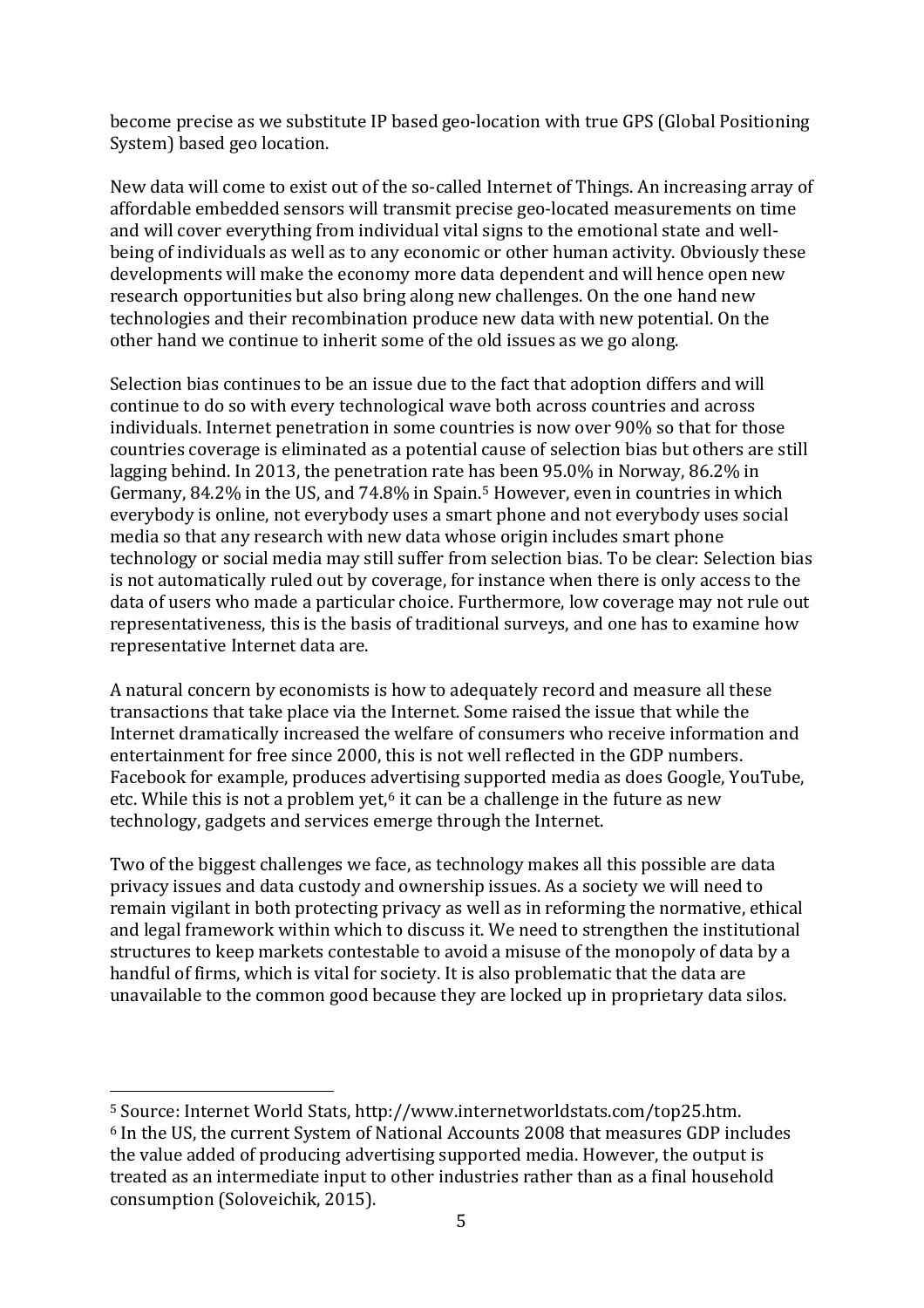Finally, a question is related to the government's use of data about its citizens and the limits of this use.[7](#page-6-1)

## **3. A first guide to relevant literature**

Internet data can successfully be applied to a wide range of human resource issues including forecasting (e.g. of unemployment, consumption goods, tourism, festival winners and the like), nowcasting (obtaining relevant information much earlier than through traditional data-collection techniques), detecting health issues and well-being (e.g. flu, malaise and ill-being during economic crises), documenting the matching process in various parts of the individual life (e.g., jobs, partnership, shopping, preferences), and measuring complex processes where traditional data have known deficits (e.g. international migration, collective bargaining agreements in developing countries).

In the sequel, we provide information on some literature that has used Internet data in the context of human resources within the social sciences. The early contributions have applied Google activity data; among them, we find Constant and Zimmermann (2008), Ginsberg et al. (2009), Askitas and Zimmermann (2009) and Choi and Varian (2009). An exception is the paper by Ettredge et al. (2005) that used data from the WordTracker's Top 500 Keyword Report.

### 3.1 Analyzing and predicting unemployment

Predicting the present has been a particular challenge during the Great Recession, where short-term information on unemployment was badly needed but unavailable. The seminal paper by Askitas and Zimmermann (2009) was the first to demonstrate strong correlations between particular Google keyword searches and monthly German unemployment rates. The authors then used the observed structure to predict unemployment behavior under the complex and changing circumstances of the up-rise of the crisis.

This type of exercise has been replicated and extended for various other countries. It turned out that research demonstrates that there is additional information content of Google or similar Internet activity data over alternative time-series models or other business cycle indicators. Such studies have been conducted for the US (Choi and Varian, 2009 and 2012, claims for unemployment benefits), France (Fondeur and Karamé, 2013, unemployment rates), Italy (D'Amuri, 2009, unemployment rate), Spain (Vicente et al., 2015, unemployment levels), the UK (McLaren and Shanbhogue, 2011, unemployment rates), Ukraine (Oleksandr, 2010, unemployment levels, but no acceptable performance), Israel (Suhoy, 2009, unemployment rates), Norway (Anvik and Gjelstad,

 <sup>7</sup> Going after tax evaders, the Greek tax authorities in 2010 used Google maps to locate houses with swimming pools that should have been taxed. They managed to increase the number of taxable swimming pools in the Athens suburbs from the originally believed 324 to 16,974 swimming pools. This is a prime example of both data privacy invasion of the individuals and of benefits for the collective.

<sup>(</sup>http://www.spiegel.de/international/europe/finding-swimming-pools-with-googleearth-greek-government-hauls-in-billions-in-back-taxes-a-709703.html)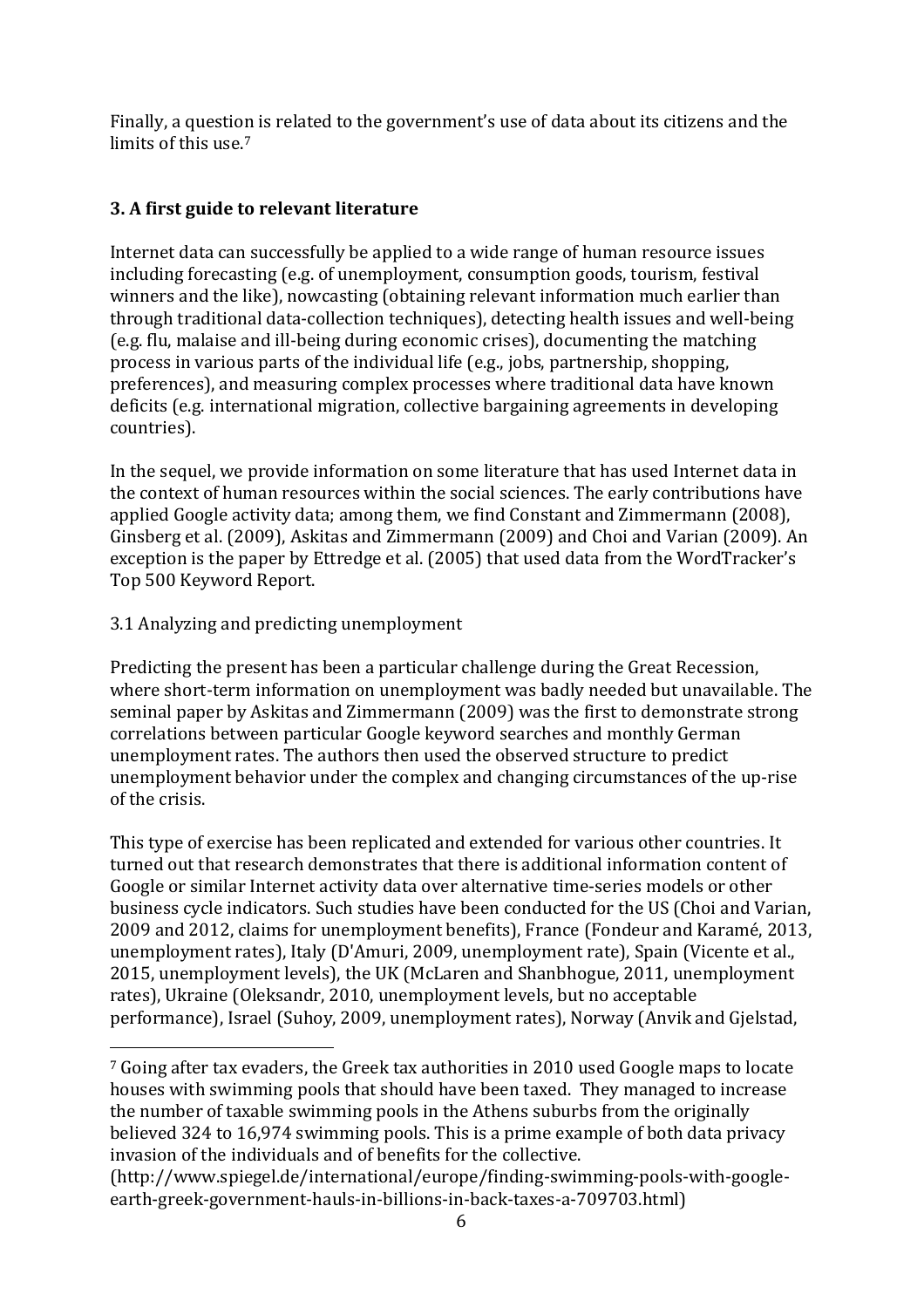2010, unemployment rates) and China (Su, 2014, unemployment internet search indicators from Baidu and Google, significant correlation with Purchasing Managers' Employment Indices), among others.

Before Google activity data became available, Ettredge et al. (2005) were able to utilize Internet search engine keyword usage data recorded in the WordTracker's Top 500 Keyword Report published weekly by Rivergold Associates Ltd covering the Web's largest meta-search engines. Providing an unbiased view of searches, they exploited six terms they thought would be mostly used by job seekers to predict US unemployment rates; namely job search, jobs, monster.com, resume, employment, and job listings. The authors concluded that their findings would provide an encouraging correlation. Note that when we did our analysis (Askitas and Zimmermann, 2009), we were not aware of the Ettredge et al. (2005) study.

#### 3.2 Other forecasting, nowcasting and proxying

A variety of research has studied the predictive properties of Internet data, in particular Google activity data, for current and future macroeconomic variables beyond unemployment and the labor market. Investigating business cycles is one wellresearched area: Askitas and Zimmermann (2013) demonstrate that the German business cycle can be nowcasted by highway Toll data. Chen et al. (2015) find that Google search volume data help improve the timeliness of business cycle turning point identification during the 2007-2008 US recession.

Another example is aggregate consumer behavior: Choi and Varian (2012) use Google activity data for the US for automobile sales, travel destination planning and consumer confidence. Carrière-Swallow and Labbé (2013) show that Google search queries of automobile purchases in Chile improve the fit and efficiency of nowcasting automobile sales and are better at identifying turning points, although Internet use has been still low in Chile. In a study of the US housing market for 2006-2011, Askitas and Zimmermann (2011) evaluate search intensity data for "hardship letter" from Google Insights to detect ensuing mortgage delinquencies. Other studies are on food stamps data in the US (Fantazzini, 2014), private consumption (Kholodilin et al., 2010 for Germany; Vosen and Schmidt, 2011, for the US) and hotel demand from web traffic data (Yang et al., 2014). Vosen and Schmidt (2011) show that in almost all of their forecasting experiments a Google search activity indicator outperforms well-known survey-based indicators.

Saiz and Simonsohn (2013) suggest to systematically use Internet data to proxy unobservable variables and demonstrate the usefulness of this technique for a selection of occurrence frequencies of crucial social phenomena in the US.

#### 3.3 Health issues

The early innovative study by Ginsberg et al. (2009) used Google activity data to study the influenza epidemic process, applying complex computational methods. While this study has received large attention, it was also found that the structure identified between the searches, the defined keywords and the individual behavior was under change (Lazer et al., 2014). This guides us to the understanding that models have to be adjusted over time.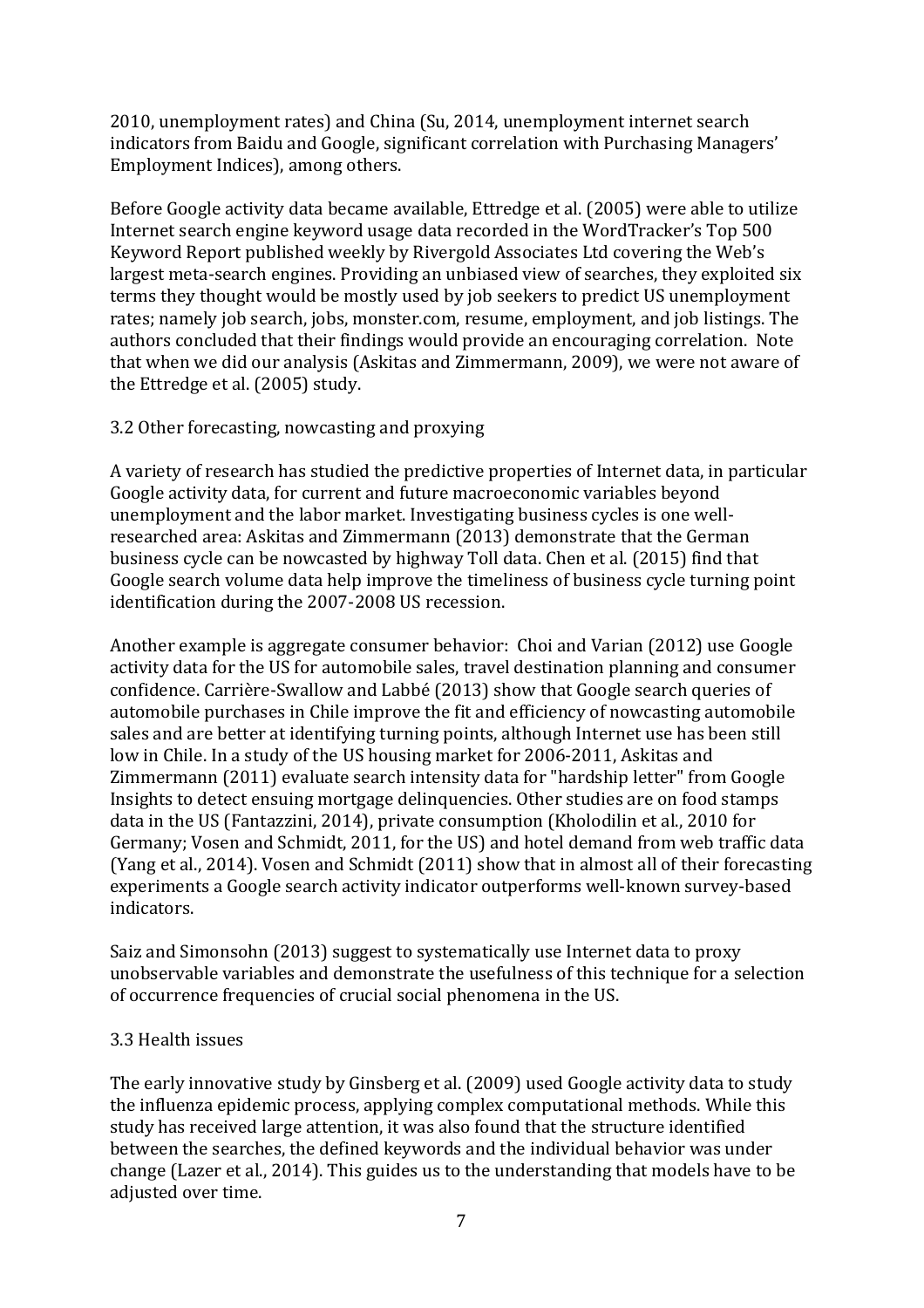Another issue of recent concern is the relationship between seasonality, business cycles and mental health. Yang et al. (2010) using US Google data present for the first time on a global level evidence that the incidence of depression varies seasonally. Tefft (2011) studies the relationship between unemployment indicators and Google searches for depression and anxiety in the US around the time of the Great Recession. His empirical evidence implies that unemployment and continued unemployment insurance claims are positively correlated with searches for depression, while initial unemployment insurance claims are negatively related with searches for depression and anxiety.

#### 3.4 Matching on the labor market

As the Internet becomes more and more the place where demand and supply meet, it may soon overshadow the markets' role as a source of information. This matching role is even more important for the labor markets; experts expect the internet to become the dominant platform of exchange (Kuhn, 2014). Online Job Boards, of rising importance in the real world, are being heavily used by researchers (see Askitas and Zimmermann, 2009) and they improve matching in the Job Market (Kuhn and Mansour, 2014). Internet Job Boards not only reduce search frictions, but they are even useful in documenting and studying artificial frictions such as discrimination (Kuhn and Shen, 2012; Maurer-Fazio, 2012). Kureková et al. (2014) provide an insightful study of the methodological challenges that result from the new online job vacancy data and voluntary web-based surveys provided by those platforms.

#### 3.5 Demographic issues

Our understanding of migratory processes is still limited, one of the reasons being that the available data are insufficient since international migrants are not well covered in traditional national surveys. A number of researchers in social sciences have explored the use of Internet data to close gaps. An example is Reips and Buffardi (2012) who are examining social networking Web pages to study migrant biculturalism. Billari et al. (2013) used Google search queries like birth and pregnancy to predict fertility measures with some success.

Hitsch et al. (2010) and Belou (2015) are prominent research examples on the rising role of the Internet on marriage markets. Employing data on user attributes and interactions from an online dating site, Hitsch et al. (2010) estimate mate preferences and are able to predict stable matches. Bellou (2015) shows that in the US, marriage rates in age groups that are more likely to act online have increased due to the diffusion of the Internet, which has even substituted other matching methods (such as via family and friends). In fact, one of the driving factors of reduced divorce rates is better (online) matching.

#### 3.6 Political processes

Internet data can be considered as a universe of answers to questions that were not yet posed. In an early contribution to the literature, Constant and Zimmermann (2008) used Google search engine query data to measure economic and political activities by documenting the evolution of particular keyword searches (financial crisis, credit crunch, recession, unemployment rate) and offered a good impression of which topics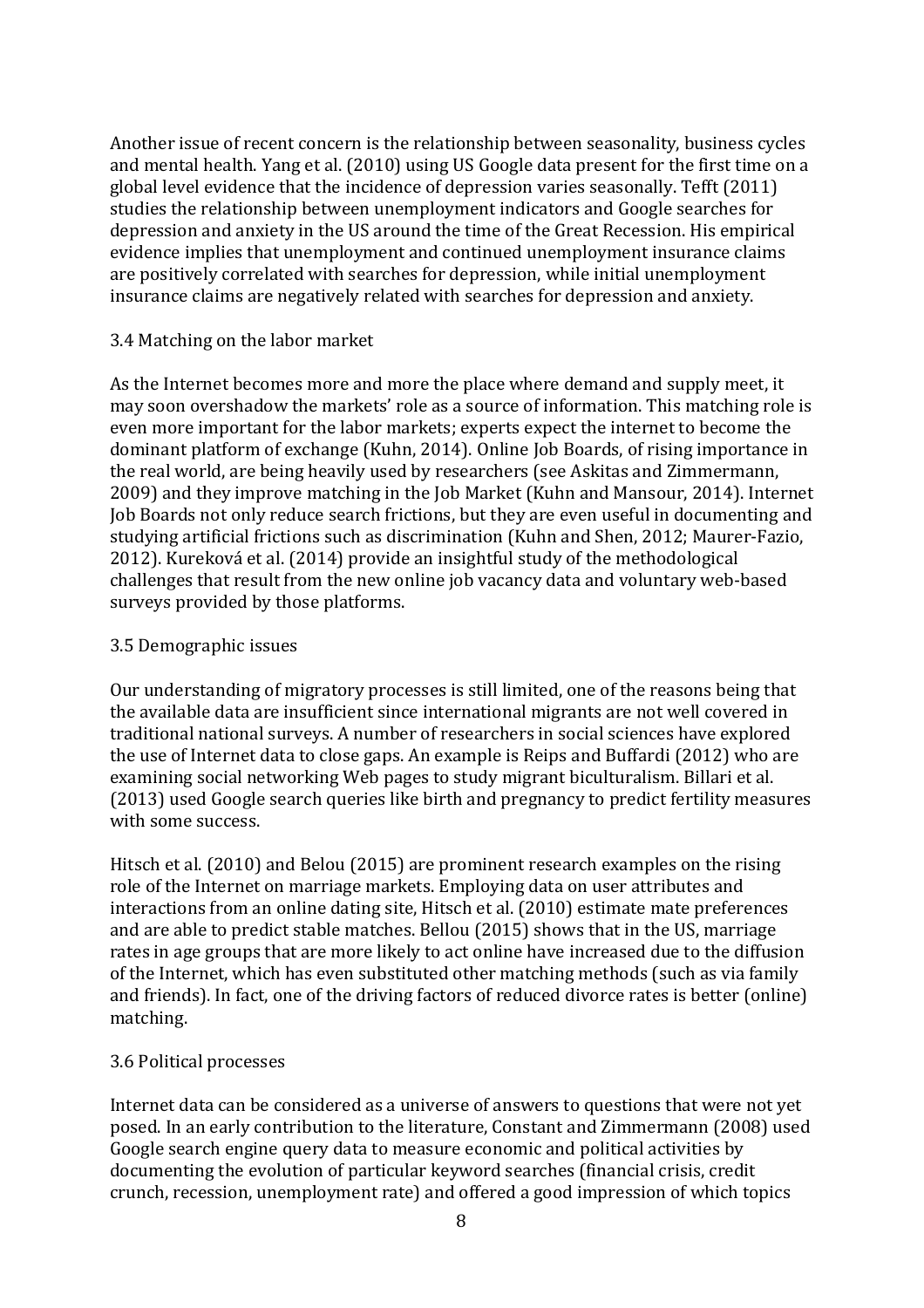influenced the US presidential elections. Stephens-Davidowitz (2014) employed Google activity data for the US involving racially charged language. Contrary to previous attempts with standard survey data he found solid evidence with these data that racial animus had cost Barack Obama votes as Presidential candidate in 2008. Also Reilly et al. (2012) used Google data for state politics research in the context of the 2008 Presidential election; here by successfully relating the searches with actual engagement in the ballot measures.

Ripberger (2011) compared for the US the public attention of various political issues (health care, global warming, and terrorism) measured by Google activity data with issue coverage in the New York Times and found high correlation and validity.

#### **4. This special issue**

In this issue of the *International Journal of Manpower* we put together a set of six carefully selected articles contributing to the rising use of Internet data from different sources and for a variety of purposes.

The paper by Emilio Zagheni and Ingmar Weber on "Demographic Research with Non-Representative Internet Data" (Zagheni and Weber, 2015) addresses the two most critical methodological issues in the use of internet data: non-representativeness and selection bias. It proposes a framework to collect web data and discusses possible estimation methods, while it also makes clear that there are still some large challenges to address. The paper also surveys relevant demographic literature, in particular in the area of migration, where useful data about the mobility process are typically scarce in the traditional data sources.

Two papers study well-being from different data sources. Nikolaos Askitas and Klaus F. Zimmermann are examining "Health and Well-Being in the Great Recession" (Askitas and Zimmermann, 2015) using Google activity data to trace and document the impact of the 2008 Financial and Economic Crisis on well-being. They are able to confirm previous knowledge from the economics of health, well-being and the business cycle. Martin Guzi and Pablo de Pedraza in their article "A Web Survey Analysis of Subjective Well-being" (Guzi and de Pedraza, 2015) employ data from the voluntary web-survey WageIndicator project. They confirm that job characteristics affect job satisfaction and identify spillovers, since satisfaction in one domain affects other domains.

Margaret Maurer-Fazio and Lei Lei study the Chinese Internet job board labor market in their paper "As Rare as a Panda": How Facial Attractiveness, Gender, and Occupation Affect Interview Callbacks at Chinese Firms" (Maurer-Fazio and Lei, 2015). They examine in a resume audit (correspondence) study, how discrimination derived from gender and facial attractiveness varies across occupation, location, and firms' ownership type and size. They find that women are generally preferred to men and unattractive job candidates have a disadvantage.

In their paper "Comparing Collective Bargaining Agreements for Developing Countries", Janna Besamusca and Kea Tijdens employ for the first time the web-based WageIndicator Collective Bargaining Agreement Database for 11 developing countries (Besamusca and Tijdens, 2015). They find that few agreements specify wage levels, but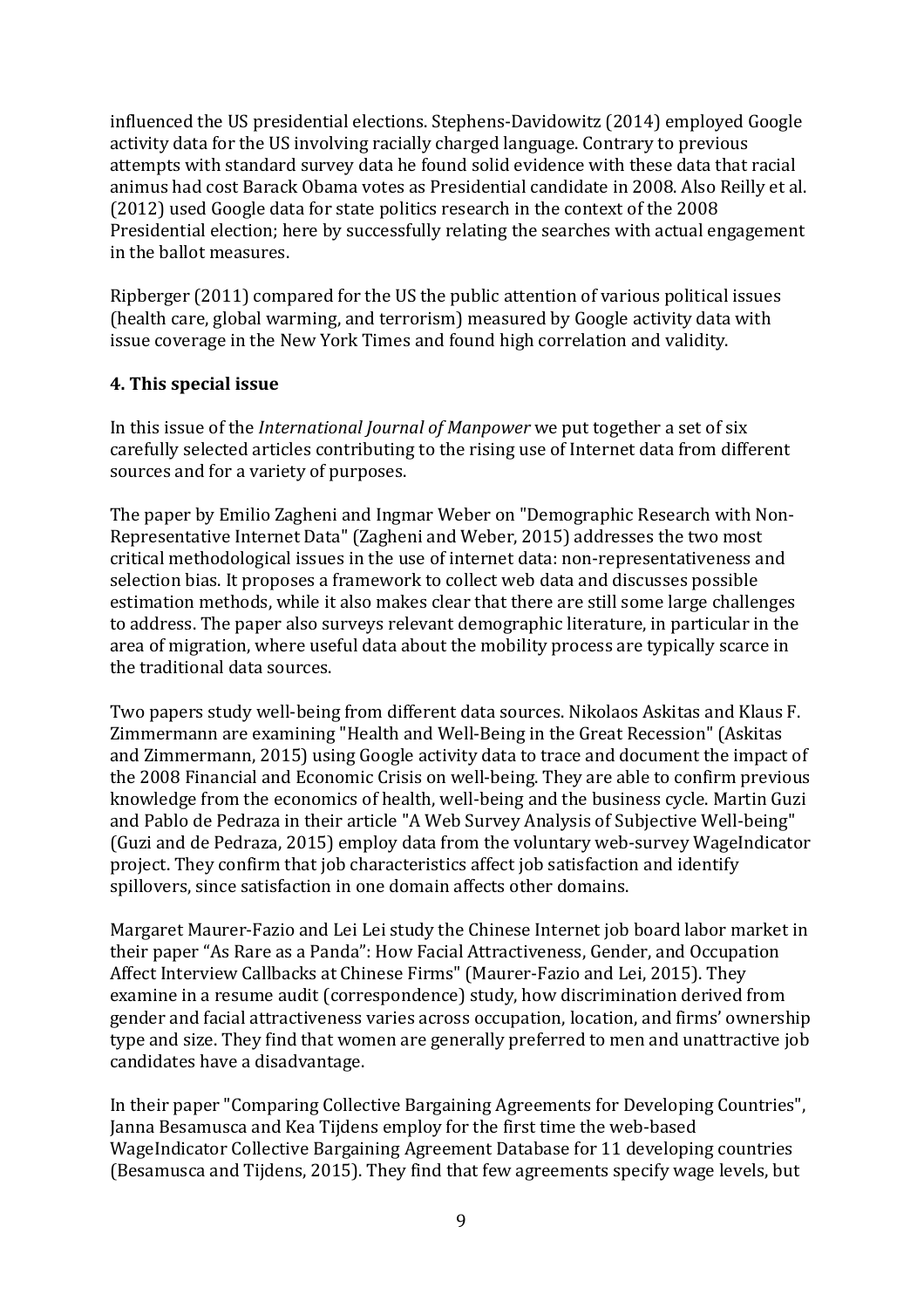almost all collective agreements have clauses on wages. Their study also documents working hours, paid-leave arrangements and work-family arrangements.

The final paper by Concha Artola, Fernando Pinto and Pablo de Pedraza entitled "Can Internet Searches Forecast Tourism Inflows?" represents the large literature on using Internet data for forecasting purposes (Artola, Pinto and de Pedraza, 2015). Employing Google activity data, the authors demonstrate that traditional time-series forecasting models for tourism inflows into Spain can be improved using Google activity measures.

These contributions are an earnest attempt to evaluate the potentials of the new data sources, and an encouragement for their further use. Research has to go beyond the current borders, both in terms of methodological developments, as in terms of practical use of the data in concrete applications in all areas of the social sciences.

#### **5. Conclusion**

Internet data will record a large part of our life and will become, at least to some extent, part of the research in the social sciences. Already today, there is a rising and successful use of proxying, nowcasting or forecasting reality, explaining behavior and modeling market processes. It seems that there is a large potential to push the research frontier ahead. A problem is still the coverage of the data and the limited techniques we have available to deal with the application challenges. Ahead of us is the collection of "Big Data"; therefore, we may not be as concerned with selection bias in the future. However, this expectation is based on the free and complete access to the data. The often proprietary nature of such data and privacy concerns may delay such access. Nevertheless, we think that with the rise of the Internet of Things we will soon see a further revolution in applied research in the social sciences.

#### **References**

Anvik, C & Gjelstad, K 2010, 'Just Google it. Forecasting Norwegian unemployment figures with web queries', *Working Paper 11*, Center for Research in Economics and Management, Oslo.

Artola, C, Pinto, F & de Pedraza, P 2015, 'Can Internet Searches Forecast Tourism Inflows?', in this issue.

Arthur, WB 2011, `The second economy`, McKinsey Quarterly: October. http://www.mckinsey.com/insights/strategy/the\_second\_economy

Askitas, N 2014, **'**Social Media: eine technologische und ökonomische Perspektive', in *Social Media im Unternehmen – Ruhm oder Ruin*, eds C Rogge & R Karabasz, Springer Vieweg, Wiesbaden, pp. 155-166. **DOI**: 10.1007/978-3-658-03087-2\_14.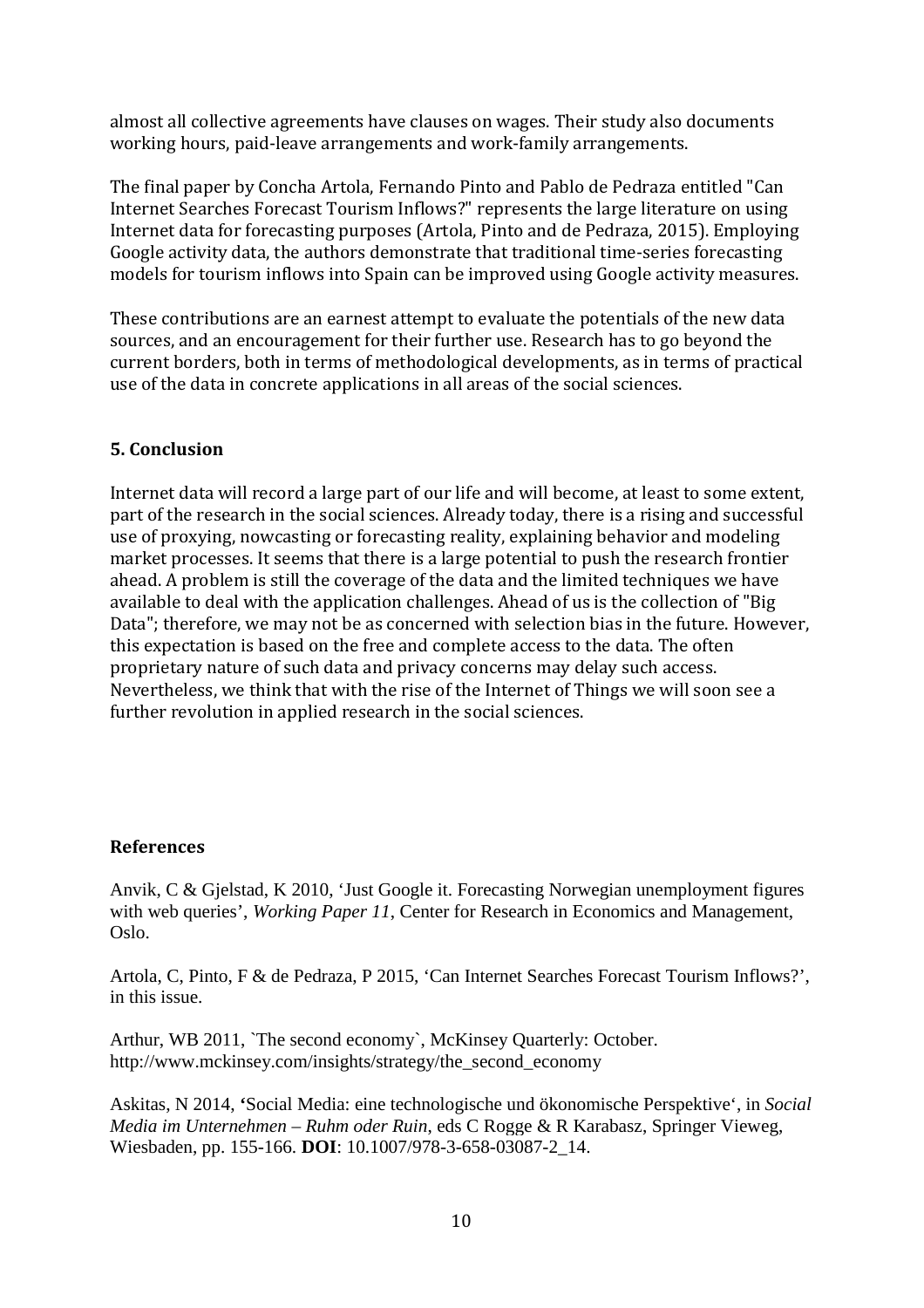Askitas, N & Zimmermann, KF 2009, 'Google Econometrics and Unemployment Forecasting', *Applied Economics Quarterly*, vol. 55, no. 2, pp. 107-120. **DOI**: 10.3790/aeq.55.2.107.

Askitas, N & Zimmernann, KF 2011, **'**Detecting Mortgage Delinquencies', *IZA DP 5895*, IZA, Bonn.

Askitas, N & Zimmermann, KF 2013, 'Nowcasting Business Cycles Using Toll Data', *Journal of Forecasting*, vol. 32, no. 4, pp. 299-306. **DOI**: 10.1002/for.1262.

Askitas, N & Zimmermann, KF 2015, 'Health and Well-Being in the Great Recession', in this issue.

Bellou, A 2015, 'The Impact of Internet Diffusion on Marriage Rates: Evidence from the Broadband Market', *Journal of Population Economics,* vol. 28, no. 2, pp. 265-297. Available from: [<http://link.springer.com/article/10.1007/s00148-014-0527-7>](http://link.springer.com/article/10.1007/s00148-014-0527-7).

Besamusca, J & Tijdens, K 2015, 'Comparing Collective Bargaining Agreements for Developing Countries', in this issue.

Billari, F, D'Amuri, F, & Marcucci, J 2013, 'Forecasting births using google'. Paper presented at the *Annual Meeting of the Population Association of America,* PAA, New Orleans, LA.

Carrière-Swallow, Y & Labbé, F 2013, 'Nowcasting with Google Trends in an emerging market', *Journal of Forecasting*, vol. 32, no.4, pp. 289-298.

Chen, T, So, EPK, Wu, L & Yan, IKM 2015, 'The 2007-2008US Recession: What Did the Real-Timer Google Trends Data Tell The United States?, *Contemporary Economic Policy,*  vol. 33, no. 2, pp. 395-403. DOI: 10.1111/coep.12074.

Choi, H, & Varian, H 2009, 'Predicting initial claims for unemployment benefits', *Google Inc*.

Choi, H & Varian, H 2012, 'Predicting the present with google trends'. *Economic Record*, vol. 88 (s1), pp. 2-9.

Constant, A & Zimmermann, KF 2008, ´Im Angesicht der Krise: US-Präsidentschaftswahlen in transnationaler Sicht`, *DIW Wochenbericht*, vol. 44, 688-701.

D'Amuri, F 2009, 'Predicting unemployment in short samples with internet job search query data', *MPRA Paper 18403*, Bank of Italy.

Das, M, Ester, P & Kaczmirek, L 2011, *Social and behavioral Research and the Internet, Advances in Applied Methods and Research Strategies*, Routledge, New York et al.

Ettredge, M, Gerdes, J & Karuga, G 2005, 'Using Web-based Search Data to Predict Macroeconomic Statistics', *Communications of the ACM*, vol. 48, no. 11, pp. 87–92.

Fantazzini, D 2014, 'Nowcasting and Forecasting the Monthly Food Stamps Data in the US using Online Search Data'. *PloS one*, vol. 9, no.11, e111894.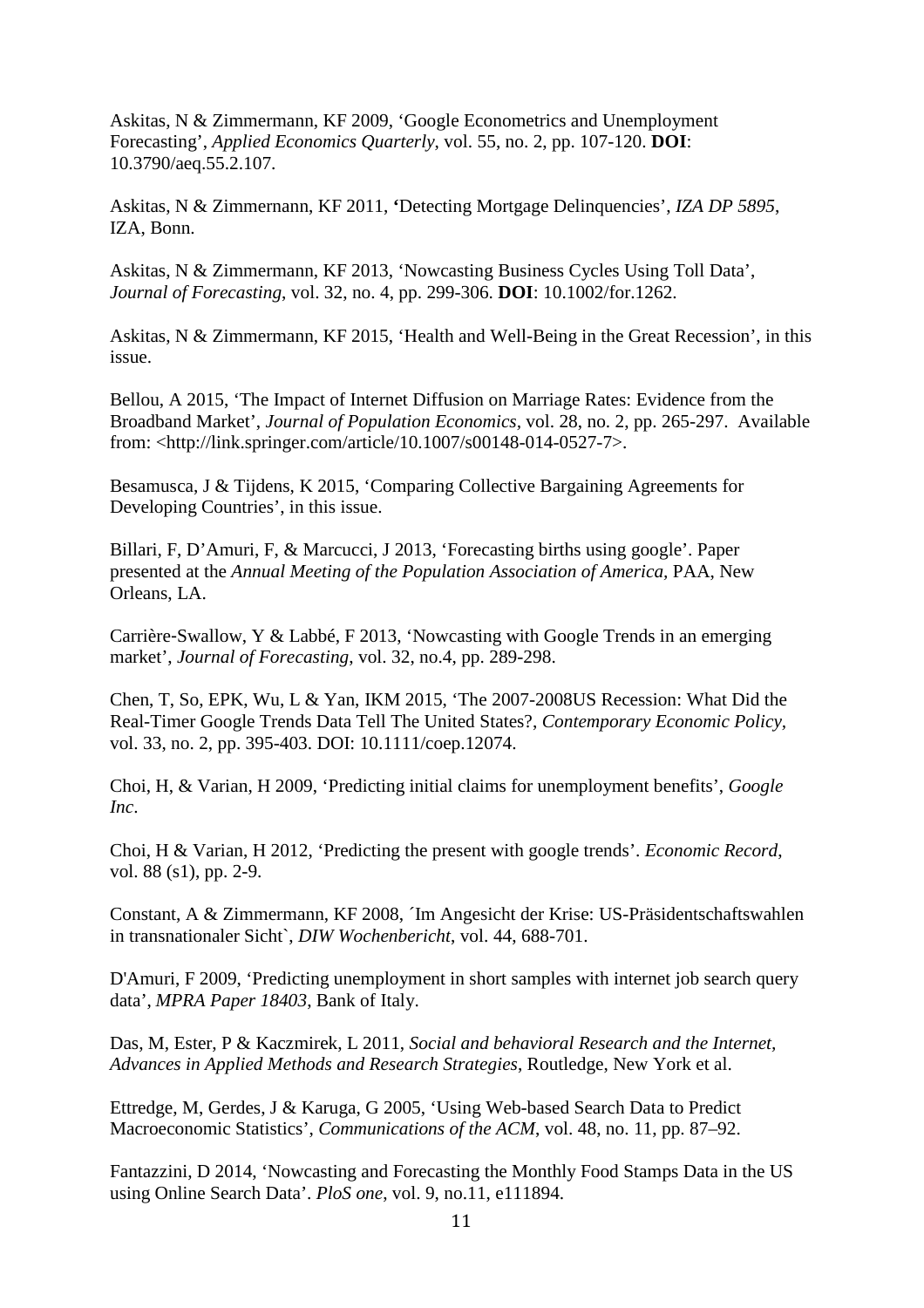Fondeur, Y & Karamé, F 2013, 'Can Google data help predict French youth unemployment?'. *Economic Modelling*, vol. 30, pp. 117-125.

Ginsberg, J, Mohebbi, MH, Patel, RS, Brammer, L, Smolinski, MS, Brilliant, L 2009: 'Detecting Influenza Epidemics using Search Engine Query Data', *Nature*, vol. 457, 1012 – 1014.

Greenstein, S & Zhu, F. 2012, Ís Wikipedia biased?, *American Economic Review*, 102, vol. 3, pp. 343-348.

Guzi, M & de Pedraza, P 2015, 'A Web Survey Analysis of Subjective Well-being', in this issue.

Hitsch, GJ, Hortaçsu, A & Ariely, D 2010, 'Matching and Sorting in Online Dating', *American Economic Review*, vol. 100, no. 1, pp. 130-63. DOI: 10.1257/aer.100.1.130.

Kholodilin, KA, Podstawski, M & Siliverstovs, B 2010, '*Do Google searches help in nowcasting private consumption? A real-time evidence for the US',* DIW DP 997, DIW, Berlin.

Kuhn, P 2014, 'The internet as a labor market matchmaker', *IZA World of Labor*, no. 18. Available from: <[http://wol.iza.org/articles/internet-as-a-labor-market-matchmaker>.](http://wol.iza.org/articles/internet-as-a-labor-market-matchmaker%3e)

Kuhn, P & Mansour, H 2014, 'Is Internet Job Search Still Ineffective?', *The Economic Journal,* vol. 124, no. 581, pp. 1213-1233. **DOI**: 10.1111/ecoj.12119.

Kuhn, P and Shen, K 2012, 'Gender Discrimination in Job Ads: Evidence from China', T*he Quarterly Journal of Economic, vol. 128, no.1, pp. 287-336.* DOI: 10.1093/qje/qjs046.

Kurekova, L, Beblavy, M & Thum, E 2014, 'Using internet data to analyse the labour market: a methodological enquiry'*.* IZA *DP 8555*, IZA, Bonn.

Lazer, D. M., Kennedy, R., King, G., and Vespignani, A. (2014). The parable of google flu: Traps in big data analysis. Science.

Maurer-Fazio, M 2012, *Ethnic discrimination in China's internet job board labor market*, *IZA Journal of Migration*, 1:12

Maurer-Fazio, M & Lei, L 2015, 'As Rare as a Panda": How Facial Attractiveness, Gender, and Occupation Affect Interview Callbacks at Chinese Firms', in this issue.

McLaren, N & Shanbhogue, R 2011, 'Using internet search data as economic Indicators', *Bank of England Quarterly Bulletin*. Available from: June http:// [www.bankofengland.co.uk/publications/quarterlybulletin/qb110206.pdf.](http://www.bankofengland.co.uk/publications/quarterlybulletin/qb110206.pdf)

Oleksandr, B 2010, *Can Google's search engine be used to forecast unemployment in Ukraine*. MA thesis, Kyiv School of Economics, Ucrania.